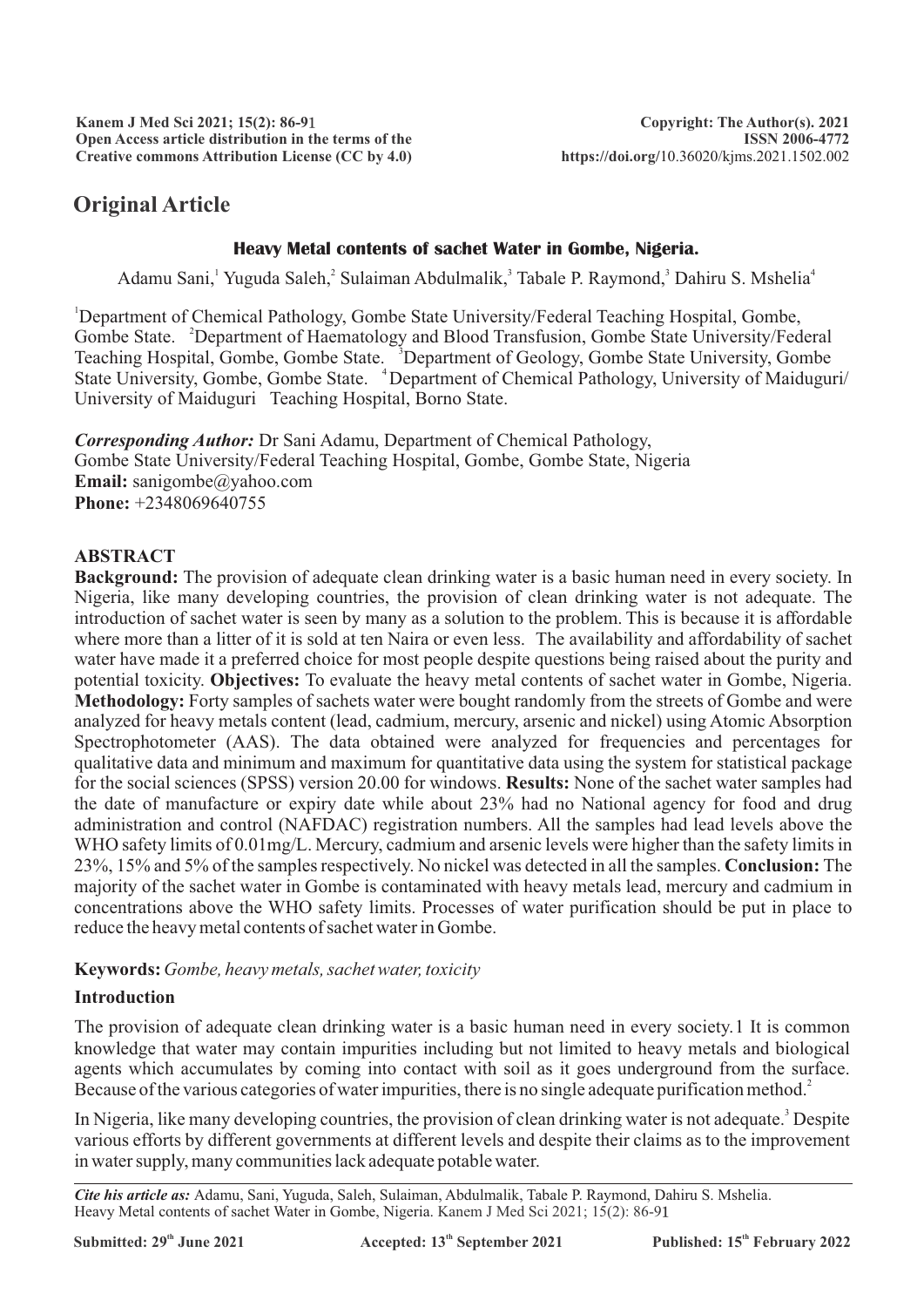The introduction of sachet water is seen by many as a solution to the problem of inadequate clean drinking water. This is because of the perception by the population as to the affordability of the sachet water where more than a litter of it is sold at ten Naira or even less. Sachet water has become major drinking water for most Nigerians. Studies have shown that about 70% of the Nigerian population consume at least one sachet of water per day.<sup>4</sup> The availability and affordability of sachet water have made it a preferred choice for most people despite questions that had been raised about its purity and potential toxicity.

There have been concerns regarding sachet water including the hygiene of the production process, vendor hygiene, environmental contaminants including chemicals like heavy metals and the environmental degradation caused by the disposed of sachets.<sup>5</sup>

Both biological and chemical contaminants in sachet water have been associated with both acute and chronic diseases such as diarrhoea, decreased gastrointestinal (GI) transit time, kidney diseases and cancers.<sup>6</sup> The biological agents identified in sachet water by some studies include bacteria such as Bacillus species, Streptococcus species, Klebsiella species, pseudomonas as well as Enteric pathogenic protozoans.<sup>78</sup> Many studies have also looked at heavy metals contents of sachet water,<sup>10-11</sup> metals include lead, cadmium, copper, nickel etc and were found in quantities above the recommended safety limits in some studies.<sup>10-11</sup> These heavy metals have the potential of accumulating in human tissues over a long time leading to chronic toxicities. Toxicities from these heavy metals are associated with chronic illnesses affecting various organ systems some of which occur through oxidative  $stress<sup>11-13</sup>$ 

It is also common knowledge that most of the sachet water vendors keep the product under the sun in the markets and streets. However, little work has been done on the area of the effect of temperature on the chemical contents of sachet water as the high temperature is capable of dissolving some chemicals from the sachet into the water.

Any health or environmental problem/toxicity associated with sachet water will assume public health importance given the extensive consumption of sachet water by the population and there is a

paucity of data in that regard especially in the North-East, Nigeria. Therefore, this study set out to evaluate the heavy metal contents of sachet water in Gombe, Nigeria.

# **Aim of the study**

This study set out to evaluate the heavy metal contents of sachet water in Gombe, Nigeria.

#### **Objectives of the study**

Evaluate the heavy trace metal (lead, cadmium, mercury, arsenic and nickel) contents of sachet water in Gombe, Nigeria.

Compare the concentrations of heavy metals (lead, cadmium, mercury, arsenic and nickel) in sachet water in Gombe with the standard set by the World health organization (WHO).

#### **Materials and methods**

#### *Study Area*

This study was conducted in Gombe, the capital city of Gombe State, Nigeria. Gombe metropolis has an estimated population of 319,875 and lies within latitude  $10^{\circ}$  17' N and  $10^{\circ}$  283' N and longitude 11°10'E and 11° 167'E of the Greenwich Meridian. Gombe is a tropical area with two seasons (rainy – May to October and dry –November to April). The climate is Sudan Savanna with temperatures ranging between 18° to 39° and annual rainfall of about 954mm. The town water supply is mainly from the Dadin Kowa water treatment plant and a few boreholes spread across the town. These sources are grossly inadequate. The study will be conducted in the dry season between January and April 2021.

# *Study design*

It is a cross-sectional study where the research assistants went to all the major markets, motor packs and major streets in Gombe metropolis to purchase any available sachet water they came across at the time of the study making sure no brand is bought twice. sachets water was also purchased from sachet water industries along the areas visited by the assistants. Samples of water were assessed for address, date of manufacture, expiry date, batch number, mineral contents and NAFDAC registration number. Each sachet water sample was cut by the edge using a sterile pair of scissors. 50ml of water was collected in a sterile sample bottle. Samples were analyzed for the quantities of lead,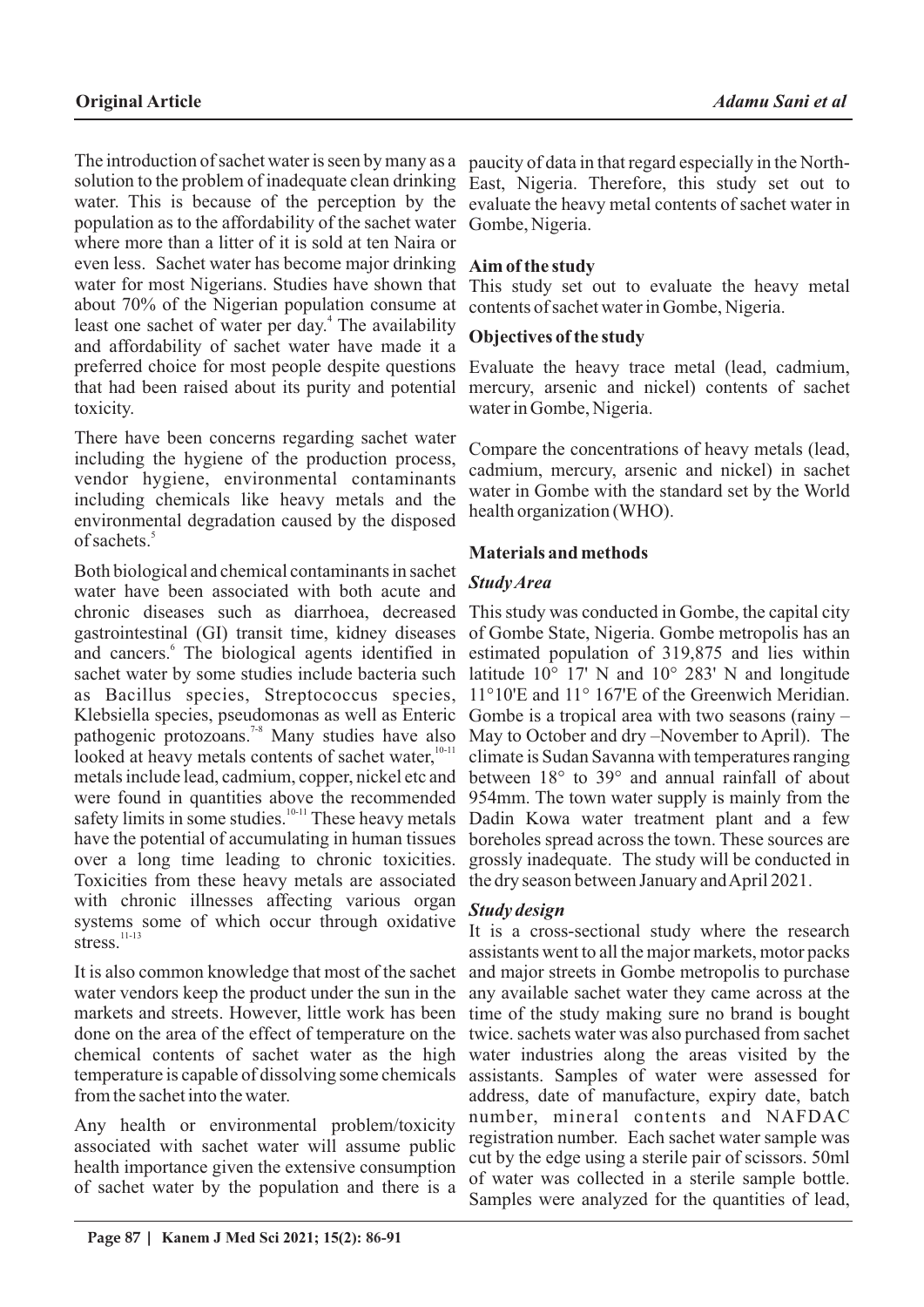cadmium, mercury, arsenic and nickel using atomic *Statistical analysis* absorption spectrophotometry $14$ .

#### **ATOMIC ABSORPTION SPECTROPHOTOMETRY (AAS) PRINCIPLE**

Heavy metals were determined with flame atomic absorption spectrophotometer (AAS) using direct methods. The atoms of the element (aspirated into the AAS) vaporized and absorbed light of the same wavelength as that emitted by the element when in the excited state. The amount of light absorbed is directly proportional to the concentration of the trace element.

#### *Procedure*

Atomic absorption spectrophotometer measurement of the trace elements concentration in water samples was performed on a Beck 200 (AAS). The frozen plasma samples were thawed and diluted with 0.1N hydrochloric acid; HCl (1:20) to release bound heavy metals to enhance accurate measurement.

The digested samples were aspirated directly into the AAS for analysis. Working standard solutions were prepared by diluting the stock standard with de-ionized water and the required part per million (ppm) was used for the standardization of the corresponding trace elements.<sup>14</sup>

The data were analyzed using a statistical package for the social sciences (SPSS) version 20.00 for windows (IBM Corp. Chicago IL 2011). The frequencies and percentages were determined for presence or absence of an address, date of manufacture, expiry date, batch number, chemical contents and NAFDAC registration number. The frequency and percentage of sachet water brands with heavy metal contents greater than the WHO safety limits were calculated. The maximum and minimum levels of lead, cadmium, copper and nickel in the samples was also presented. The data were presented as frequencies and percentages in tables.

#### **Results**

All the forty sachets analyzed had the name, address and contact phone number printed on them. However, none of them has the date of manufacture/expiry date, batch number or mineral contents. NAFDAC registration numbers were present on 31 (77.5%) of them while 9 (22.5%) had no such number. Thirty-eight (95%) carry information about the sachet disposal while 2 (5%) had no such information. Five (12.5%) had no guidance on how to store the sachet water. (Table 1).

| <b>Information</b>         | <b>Present</b> | <b>Absent</b> |
|----------------------------|----------------|---------------|
| Name                       | 40 (100%)      | $0(0\%)$      |
| <b>Address</b>             | 40 (100%)      | $0(0\%)$      |
| Date of manufacture        | $0(0\%)$       | $40(100\%)$   |
| <b>Expiry date</b>         | $0(0\%)$       | $40(100\%)$   |
| <b>GSM</b>                 | 40 (100%)      | $0(0\%)$      |
| <b>NAFDAC</b> number       | 31 (77.5%)     | 9(22.5)       |
| <b>Batch number</b>        | $0(0\%)$       | $40(100\%)$   |
| <b>Mineral composition</b> | $0(0\%)$       | 40 $(100\%)$  |

**Table 1:** Provision of relevant information on the sachet

All the forty samples of sachet water analyzed had lead values above the WHO safety limit (0.01mg/L) with the minimum and maximum of 0.0196mg/Land 0.0622mg/Lrespectively. Cadmium was found to be higher than the WHO safety limits in 6 (15%) of the samples with the maximum level of 1.56mg/L, while it was not detected in all the 34 (85%) remaining samples. Mercury was not detected in 31 (77%) of the samples while the remaining 23% had values above the WHO safety limits with a maximum value of 2.0722mg/L. Arsenic was detected in only 2 (5%) of the samples with a maximum value of 0.799mg/L. No nickel was detected in all the samples analyzed. (Table 2)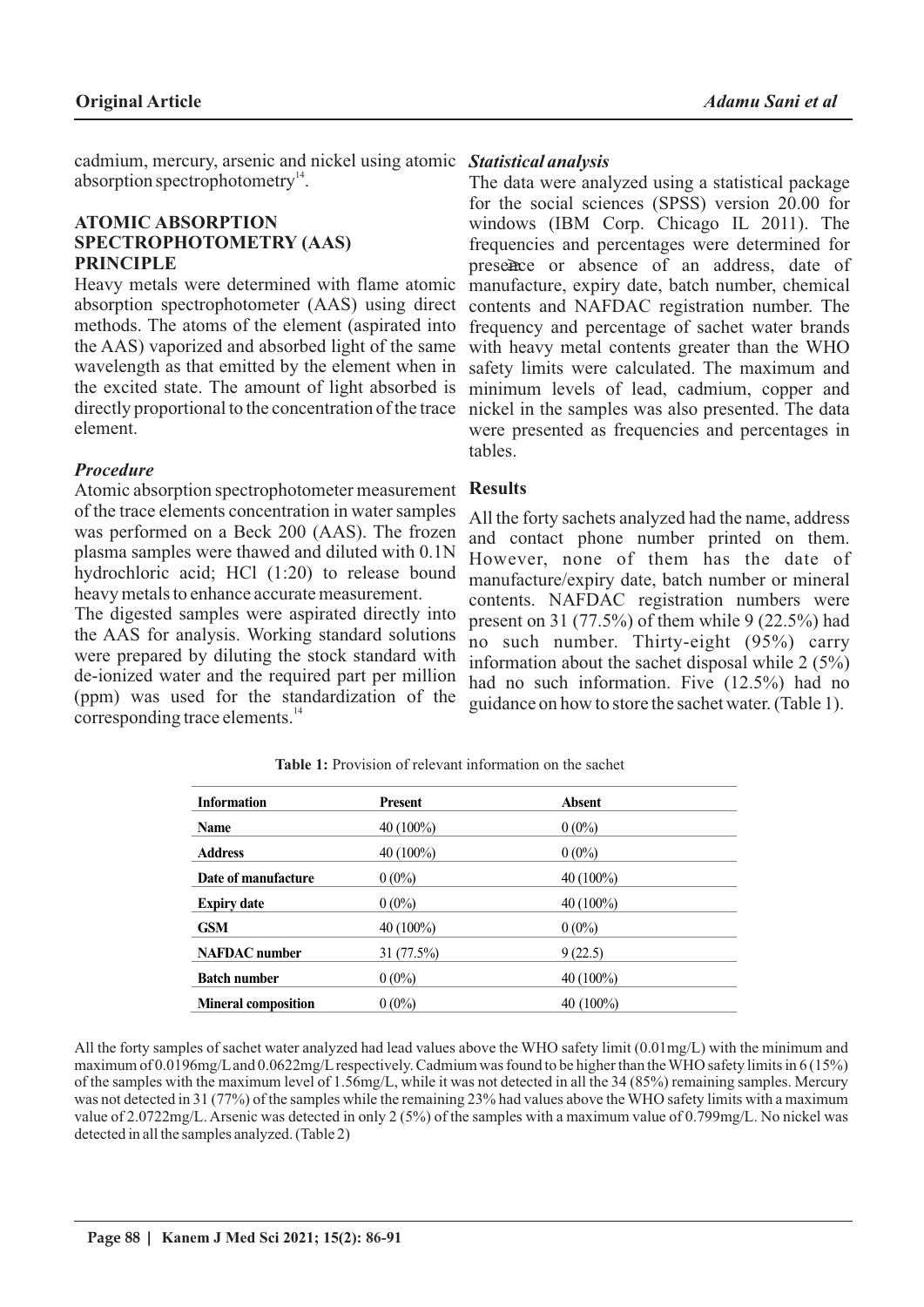| <b>METAL</b>   | WHO LIMIT<br>(mg/L) | <b>ABOVE WHO</b><br>LIMIT $F(\%)$ | <b>MINIMUM</b><br><b>LEVEL</b> | <b>MAXIMUM</b><br><b>LEVEL</b> |
|----------------|---------------------|-----------------------------------|--------------------------------|--------------------------------|
| <b>LEAD</b>    | 0.01                | $40(100\%)$                       | 0.0196                         | 0.0622                         |
| <b>CADMIUM</b> | 0.01                | 6(15%)                            | ND                             | 1.5646                         |
| <b>MERCURY</b> | 0.006               | 9(23%)                            | ND                             | 2.0722                         |
| <b>ARSENIC</b> | 0.01                | $2(5\%)$                          | ND                             | 0.7990                         |
| <b>NICKEL</b>  | 0.02                | $0(0\%)$                          |                                |                                |

**Table 2:** Concentration of heavy metals in sachet water compared to WHO limit

#### **Discussion**

Sustainable provision of clean drinking water has been achieved in many developed nations, but for many developing countries like Nigeria, provision of clean potable drinking water remain inadequate.3, 15 This study looked at the safety and potential heavy metal toxicity from sachet water in Gombe, North-Eastern Nigeria.

Although all the forty samples of sachet water studied had the manufacturer's name, address and contact phone numbers as recommended by NAFDAC, none of the samples had information regarding the batch number, mineral contents, manufacturing and expiry dates while 22.5% had no NAFDAC registration number on their labels. This is similar to the findings in other studies  $2-4$  and shows that most manufacturers of sachet water are not complying with the safety standards of NAFDAC and this may put the consumer at risk of taking contaminated water.

The various sources of drinking water in Nigeria include rivers, streams, boreholes, lakes, etc. most of these sources are susceptible to water contamination from pollutants. The inadequate supply of clean water and perceived contamination of other sources have made sachet water to be seen by many as a solution to the problem. This has been aided by the affordability of the sachet water where more than a litter of it is sold at twenty Naira or even less. Sachet water has therefore become the major drinking water for most Nigerians. Studies have shown that about 70% of the Nigerian population consume at least a sachet of water per day.<sup>4</sup> The availability and affordability of sachet water have made it a preferred choice for most people despite questions being raised about the purity and potential toxicity. The public health importance of sachet water

consumption is monumental considering the widespread and frequency of its use. Therefore, any potential toxicity related to the use of sachet water will affect many people in Nigeria.

One of the most important potential toxicities includes the heavy metal content of the sachet water. Heavy metals are elements with high atomic numbers and densities of at least five times higher than water and occur naturally in the ground.<sup>16-17</sup> They are not usually biodegradable and have the potential to accumulate in human tissue. Tissues that may be affected include but are not limited to blood, kidney, liver, heart, and spleen, where they cause various disease conditions.

The findings in this study showed lead levels in all the samples were significantly higher than the WHO safety limits. This is evident by the fact that even the lowest value found was about twice the safety limit and the highest value was more than six times the safety limit. This may put the population at a considerable risk of chronic lead toxicity with all its potential consequences. The findings in this study of mercury, cadmium and arsenic at levels higher than the safety limits in 23%, 15% and 5% is also a significant one. These findings are similar to what was found by other researchers.  $10-11$ ,  $17$ ,  $19-21$ ,  $27$  The maximum values found in this study ranged from about 80times, 157times to more than 300times the safety limit in arsenic, cadmium and mercury respectively. It is, therefore, a great source of public health concern considering the number of people that will be exposed to health hazards associated with these heavy metals' toxicity in sachet water.

The toxic effects of most heavy metals are found to be mediated by oxidative stress either by blocking the biocatalytic antioxidant actions of Copper, Zinc and Cobalt. $^{22}$  or by the generation of reactive oxygen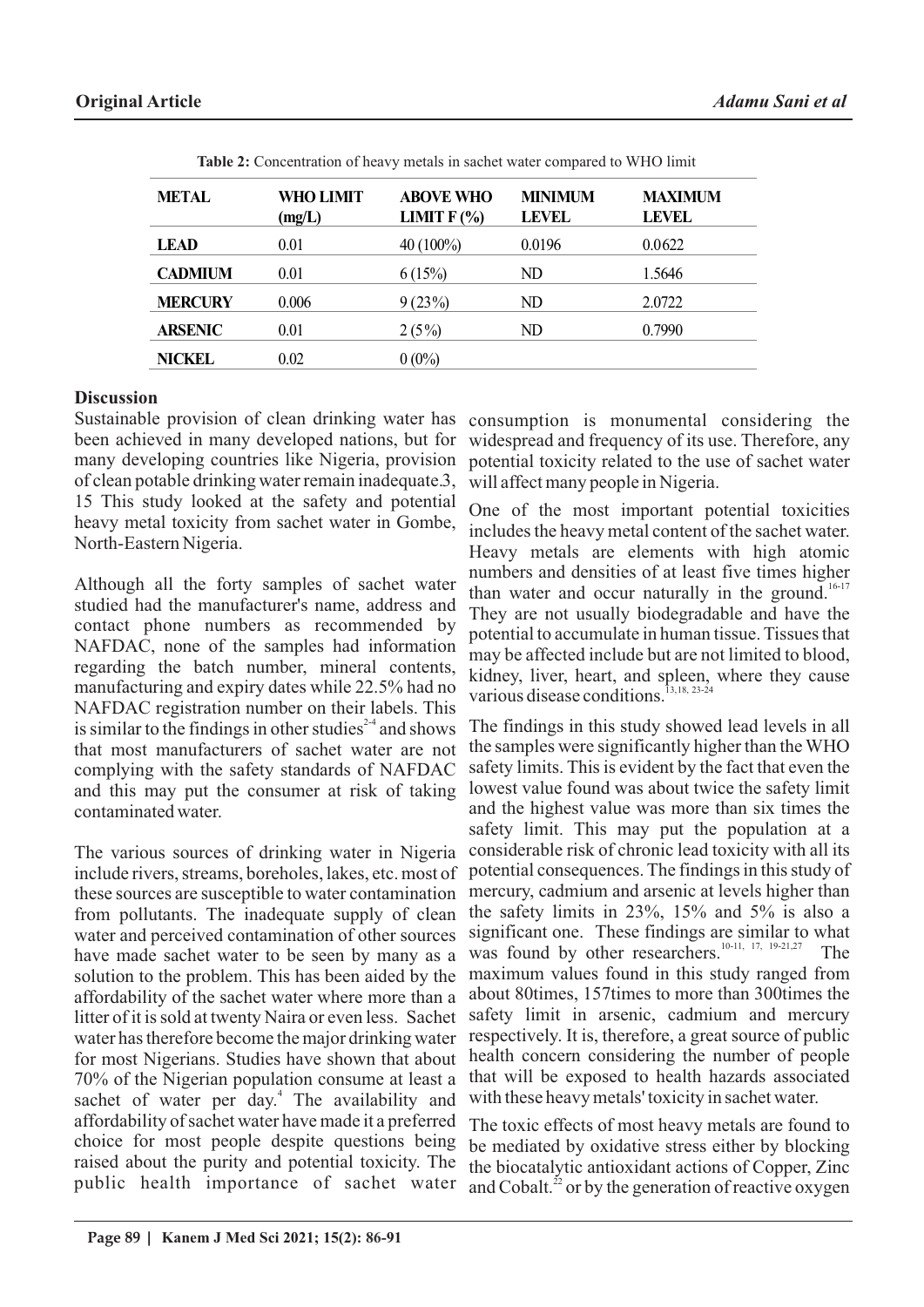species in exposed individuals.<sup>25-26</sup>

# **Conclusion**

There are significantly high levels of heavy metals in 10.Orisakwe O, Innocent I, Afonne J, Maduabuchi sachet water consumed in Gombe and more J-M, Obi E, Nduka J. Heavy Metal Hazards of regulations are needed to reduce their concentrations Sachet Water in Nigeria. Archives of environmental to a safe limit. This, if done will reduce the risk & occupational health. 2010;61:209-13. associated with exposure to these heavy metals.

# **References**

1.Mustapha S, Adamu E. Discussion on Water Problems in Nigeria : Focus on Bauchi State. National Res Inst. 1991.

2.Airaodion A, Ewa O, Awosanya O, Ogbuagu E, Ogbuagu U, Okereke D. Assessment of Sachet and Bottled Water Quality in Ibadan, Nigeria. Global Journal of Nutrition & Food Science. 2019;1:1-12.

3.Ajayi A, Sridhar M, Adekunle L, Oluwande P. Quality of Packed Water Sold in Ibadan, Nigeria. African Journal of Biomedical Research. 2008;11:251-8.

4.Edoga M, Onyeji L, Oguntosin O. Achieving Vision 20:2020 Through Waste Produce Candle. Journal of Engineering and Applied Sciences. 2008;3(8):642-6.

5.Omalu I, Eze G, Ik O, Gbesi S, Adeniran L, Ayanwale A, et al.. 2011;9.

6.Yang C, Cheng M, Tsai S, YL. H. Calcium, magnesium and nitratein drinking water and gastric cancer mortality. Jpn J Cancer Res. 1998;89:12430.

7.Mosi L, Adadey S, Sowah S, Yeboah C. Microbiological assessment of sachet water "pure water" from five regions in Ghana [version 2; peer review: 2 approved]. AAS Open Res. 2019;1(12):(https://doi.org/10.12688/aasopenres.8 37.2).

8.Izah S, Ineyougha E. A review of the microbial quality of potable water sources in Nigeria. J Adv Biol Basic Res. 2015;1(1):12-9.

9.Kwakye-Nuako G, Borketey P, Mensah-Attipoe I, al e. Sachet drinking water in accra: the potential

threats of transmission of enteric pathogenic protozoan organisms. Ghana Med J. 2007;41(2):62- 7.

11.Shakhawat C, Mazumder MAJ, OmarAl-Attas, TahirHusain. Heavy metals in drinking water: Occurrences, implications, and future needs in developing countries. Science of The Total Environment 2016;569570:476-88.

12.Adamu S, Akinosun O, Abbiyesuku F, Kuti M, El-Bashir J, Abubakar J. Are roadside petrol dispensers at risk of oxidative stress? a study from Gombe, North East, Nigeria. Nigerian Journal of Clinical Practice,. 2018;12(3):276-9.

13.Lauwerys R. Health effects of cadmium. In: Di Ferrante E, ed. TraceMetals: Exposure and Health Effects. Oxford, England Pergamon Press. 1979:4364

14.Adamu S, Akinosun O, FM. A, Kuti M, El-Bashir J, Abubakar J. ANTIOXIDANT TRACE METALS AMONG ROADSIDE PETROL DISPENSERS IN GOMBE STATE. British Journal of Medicine & Medical Research. 2016;14(3):1-7.

15. Edokpayi JN, Enitan AM, Mutileni N, Odiyo JO. Evaluation of water quality and human risk assessment due to heavy metals in groundwater around Muledane area of Vhembe District, Limpopo Province, South Africa. Chemistry Central Journal. 2018 2018/01/12;12(1):2.

16.Tchounwou PB, Yedjou CG, Patlolla AK, Sutton DJ. Heavy Metals Toxicity and the Environment. Natl Inst Health. 2012;101:13364.

17. Izah SC, Chakrabarty N, Srivastav AL. A Review on Heavy Metal Concentration in Potable Water Sources in Nigeria: Human Health Effects and Mitigating Measures. Exp Health. 2016;8:285304.

18.Woyessa GW, Kassa SB, Demissie EG,